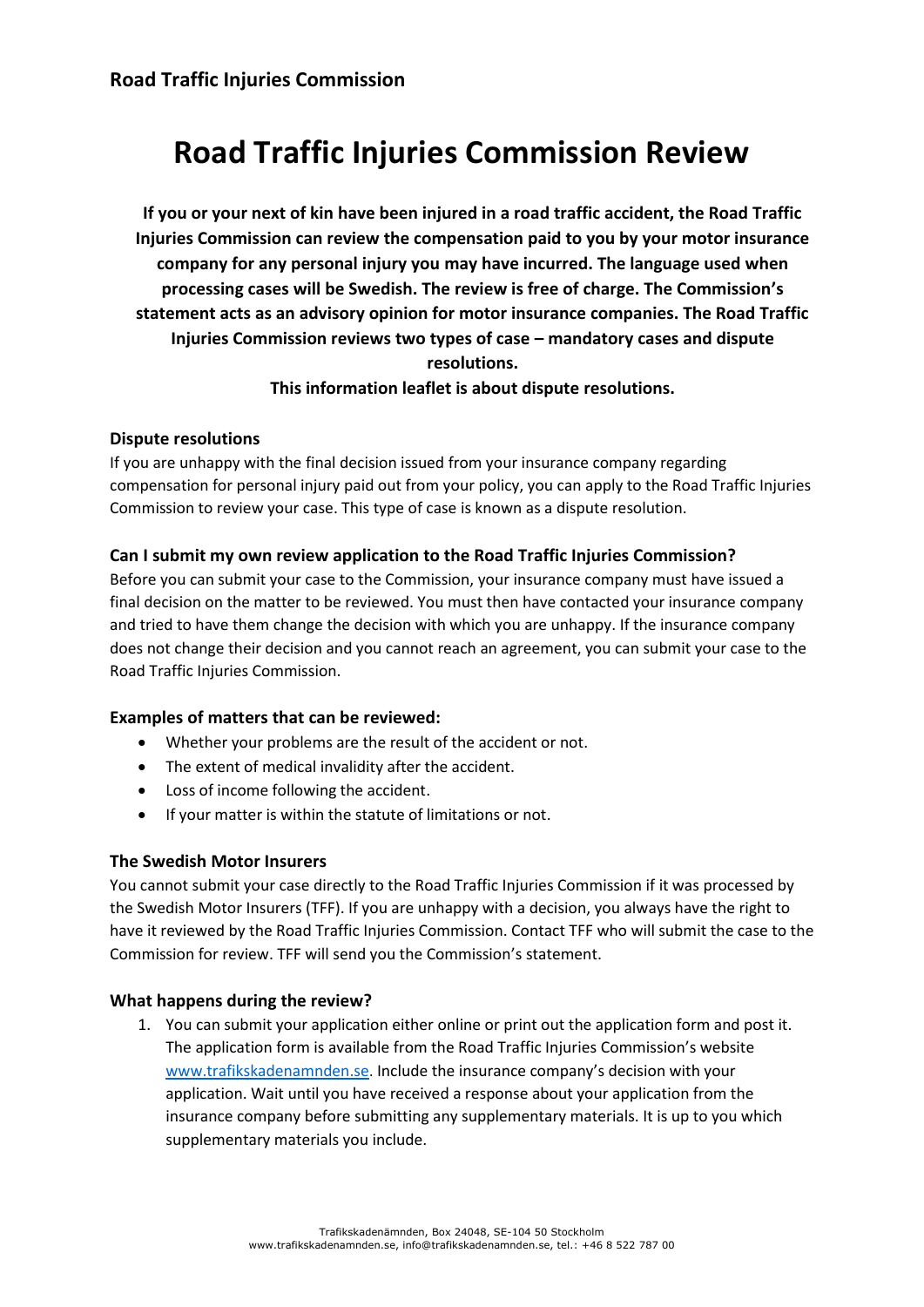- 2. Your case will be registered, and you will receive a confirmation. If you have BankID, you can follow your case on the "My Pages" section of the Road Traffic Injuries Commission's website. Alternatively, communication will take place via post.
- 3. Your insurance company will send their response to your application to the Commission. They will include documents they wish to refer to when the case is reviewed by the Commission.
- 4. Once you have gone through the materials, you can decide whether you want to submit any additional information. Please note that you can only provide information that your insurance company has already seen. For example, if you wish to include a new medical certificate, your insurance company must first be given the material for consideration.
- 5. The Commission will review your case during one hearing. A statement containing the Committee's findings will then be written.
- 6. After the review, the Commission will send their statement to you and the insurance company.

You can withdraw your application at any time during its processing period.

## **How long will the review take?**

Your case will be reviewed within 90 days once communication between you and your insurance company is finalised. Occasionally, the processing time will be longer.

## **What language will the documents be in?**

Review by the Road Traffic Injuries Commission are conducted in Swedish.

## **What applies for a legal representative?**

You may enlist a representative to help you with your case submitted to the Road Traffic Injuries Commission, however this is not a requirement. If you would like a representative, the insurance company will determine whether your motor insurance can cover any costs. Alternatively, you can pay for a representative yourself. Representatives will need to have power of attorney for the matter.

### **Can I attend the Commission's hearing?**

Neither you nor your representative can attend the hearing when your case is reviewed. The case is reviewed based on written documentation alone.

### **Does my insurance company have to comply with the Commission's statement?**

The Commission issues a written statement which is an advisory opinion. Therefore, the insurance company do not need to comply the Commission's findings. It is uncommon for an insurance company to not comply with the statement.

## **Can I appeal against the Commission's statement?**

Statements issued by the Road Traffic Injuries Commission cannot be appealed. If you are unhappy with the statement, or if the insurance company does not change their decision based on the Commission's findings, you can appeal in court. Should you appeal, the insurance company's decision will be reviewed and not the Commission's statement. Statutory limitations may apply. You should contact your insurance company to find out what applies.